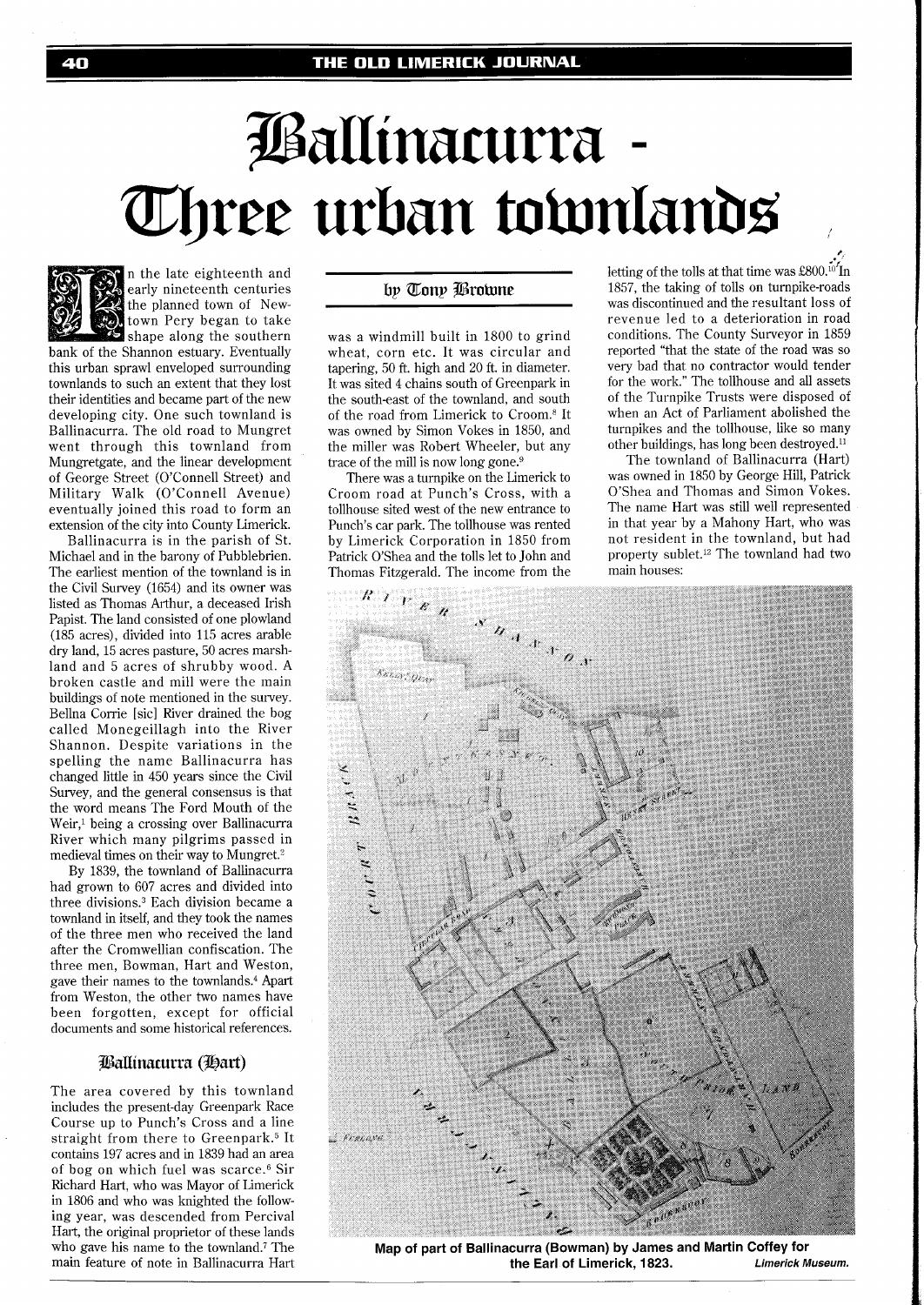

**Racecard of Ballinacurra Racecourse, 187% Limerick Museum.** 

**Greenpark,** on the South Circular Road, was four stories high when it was built some time prior to 1800. It was on 37 acres and overlooked what later became a racecourse. In 1839, it was occupied by Captain Griffin.13 It was later occupied by the Parker, Westropp and Croker families. In 1879, William Hall, harbour engineer, lived there. Sadly, the house was demolished in 1997.

**Ballinacurra House** was built by the Massy family in the decade prior to 1850. Its site has a commanding view of the county. In 1850, the house was owned by Patrick O'Shea and occupied by Edmund Parker.<sup>14</sup> In the early part of this century, Siegfried Sassoon left a wonderful insight into life in the house. The year was 1917, during the Great War, and he was invited to high tea after a days hunting by the lady of the house, Mrs McDonnell. The house he described as "a large villa, about a mile from the barracks" where he was stationed as an army officer. He described the meal he received "which made dining in the mess seem almost unthinkable. It had been a banquet. Cold salmon and

snipe and unsurpassable home-made bread and honey had indeed caused us to forget that there was a war on; while Mrs McDonnell herself, in five minutes she made me feel that I'd known her all my life and could rely on her assistance in any emergency. It may have been only her Irish exuberance, but it all seemed so natural and homely in that solid plainlyfurnished dining-room where everything was for use and comfort more than for ornament. Mrs McDonnell asked me whether I played golf; but before I could reply the aid called her out of the room to the telephone, which enabled the word "golf" to transport me from Ireland to Scotland."15 Ballinacurra House was subsequently owned by Shaws, who had a large bacon factory, and today it is used by Thompson Architects.

### Ballinacurra (Botoman)

This townland contains 119 acres. It gets its name from Daniel Bowman, who received grants of land in St. Michael's and St. Nicholas' parishes and in the South

Liberties of Limerick. He was made Sheriff in 1684.16 By 1834, the lands of this townland were owned by the Earl of Limerick and, like the other two Ballinacurra townlands, the land was farmed to produce corn, wheat, flax and potatoes. The farm sizes ranged between 2 **1/2** and 8 acres generally.17 The townland was situated in the centre of the parish and stretched from Lifford Avenue to the Mount Convent and took in streets such as Bowman Street, parts of Edward Street and Henry Street, Military Road (O'Connell Avenue), Collooney Street (Wolfe Tone Street) and Barrack Lane and the Barracks.

In 1850, the townland was owned mainly by Simon Dickson, Martha Sparling and Francis John O'Neill.18 This townland also had two main houses:

**Lifford House** was the two-storey residence of the Fisher family. It had its entrance on the main road in Ballinacurra, at Lifford Lodge, which is still standing. The grounds of the house, which has been demolished, stretched back to the South Circular Road. Lifford House is now the site of Lifford Park Estate, where I live.

Benjamin Fisher was a successful linen draper at No. 6, Rutland Street, Limerick. He had a large family, one son and eleven daughters, and he was fond of telling people that he had "eleven daughters and each of them had a brother." His hearers would often express surprise at 24 in one family, but of course the one son was brother to each sister. When the house in Rutland Street became too cramped for such a large family, he went to live in Lifford House. When he retired from business he went to live in Harold's Cross, Dublin.<sup>19</sup> Three of the Fisher daughters never married and one of them befriended the poet Gerald Griffin and became a critic and adviser for many of his works. In 1850, Lifford House was occupied by Francis J. O'Neill and in 1879 it was occupied by Charles McKern, who worked for White's Wine Merchants. Today, the number of roads, avenues and estates bearing the name Lifford is testimony to the impact the house had on the surrounding area.

A contemporary of Benjamin Fisher, Michael Fumell, ran a bank at or near the corner of O'Connell Street and Sarsfield Street. When the bank, trading as "Furnell, Woodmason and Bevan," collapsed in 1806, he advertised his house and lands for sale including  $40$  acres at Ballinacurra. $20$ 

**Southville** was built by the Brown family of Clonboy, Co. Clare. This family eventually moved to Rathkeale, Co. Limerick, where they built two more houses, Mount Brown and Danesfort. Southville was occupied later by O'Shaughnessys and in 1850, John Spillane had it leased from Anne Lynch.<sup>21</sup> The house was east of Lifford House with a large wall separating them. Sadly, it too suffered the same fate as its neighbour.

The Society of Friends (Quaker) burial ground is also in Ballinacurra (Bowman), west of Punch's pub, and many of the residents in the surrounding area were of Quaker stock. The Quaker community